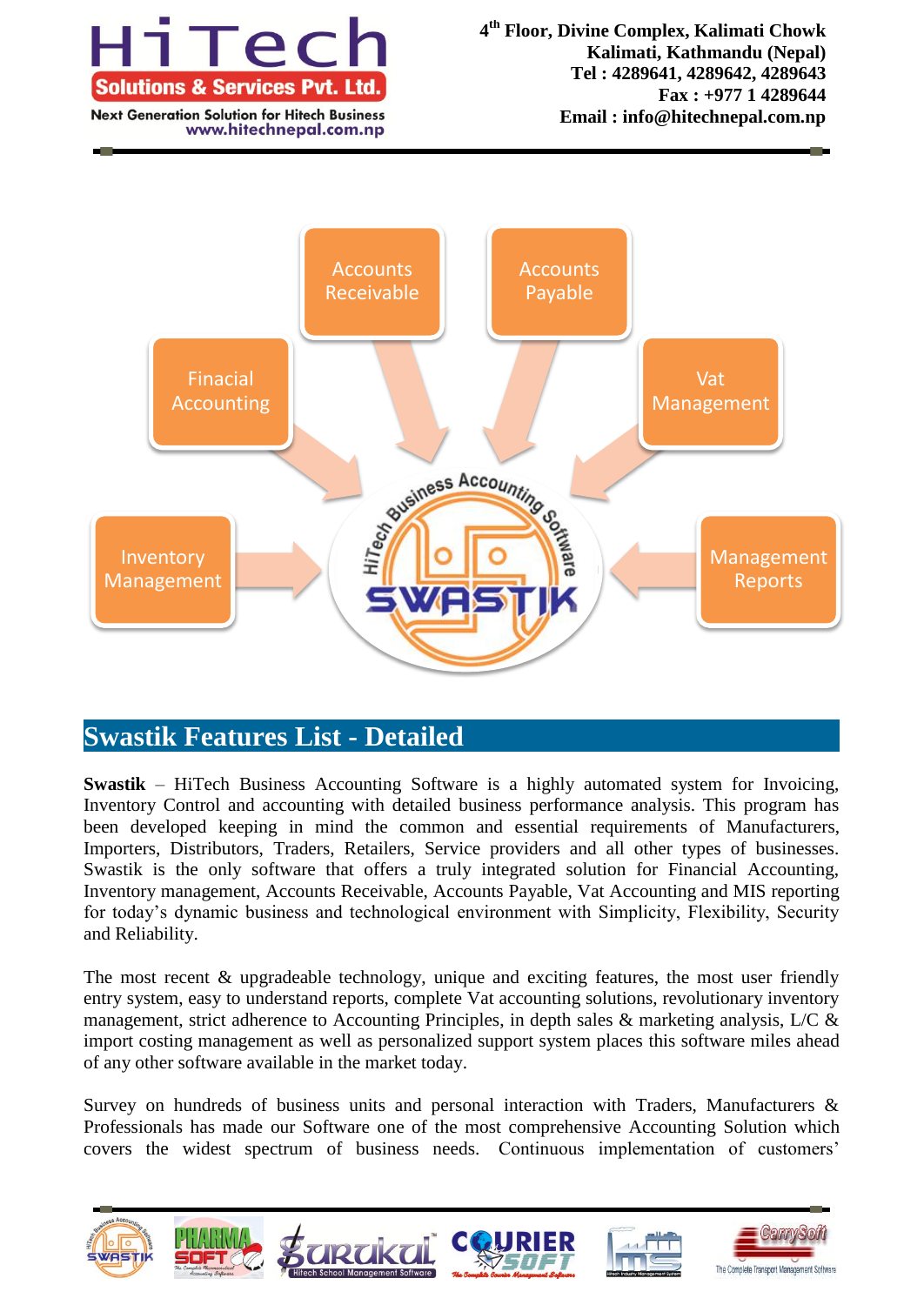

recommendations and strong backup provided by a dedicated team of Software & Accounting Professionals has helped make this software a truly world class solution.

# Dynamic Features

- Complete Windows Accounting & Inventory Management Software
- Accounts Receivable, Accounts Payable and Marketing Analysis.
- Sales / Purchase Order Processing System
- Purchase / Import Costing System.
- Additional Expenses adding facility on a Purchase.
- Manufacturing Accounting with Bill of Material
- Assembly Management
- Multi Location Inventory System
- Document Designer to Design all the source vouchers.
- All Reports in Excel (Spread Sheet) Format
- Report Export to MS-Word, MS-Excel and other formats.
- Find Option / Column hiding facility in Report
- Direct Email / Fax / Export facility
- Cash Book, Day Book, PL & BS in T-Format
- Calculator and Dual Calendar Option at every Point
- Sales Tax / Vat Report as per Tax regulations.
- Agent / Area for Customer / Vendor and Report based on it.
- Multiple Currency and Cost Centre.
- Real-time Sub-Ledger / Document Class System.
- Unlimited Narration space at every entry point
- Online help at all entry points

# Power & Simplicity

- Easy to Use- Your Non Accounts Staff can also operate
- Completely Codeless Software with Short Name Option
- Complete Daybook Entry from a Single Voucher
- User Friendly Equipped with both Keyboard and Mouse navigation
- Zoom in (Drill Down) from almost all the Reports to Source Voucher
- Microsoft SQL 2000 Back End for Data Security & Reliability
- Fully Menu Driven, Windows Popup Menu.
- Multiple Company Facility
- Unlimited Accounting period defining facility.
- Auto Year Ending system to carry data into next year
- Free Upgrade and Update under Warranty / AMC period.
- Both Single and Network Versions Available

## Flexibility – Versatility you were looking for

- Flexible and Unlimited Document Numbering for all Vouchers
- Multi Segment Document Class for Multi-Level Organizational reporting









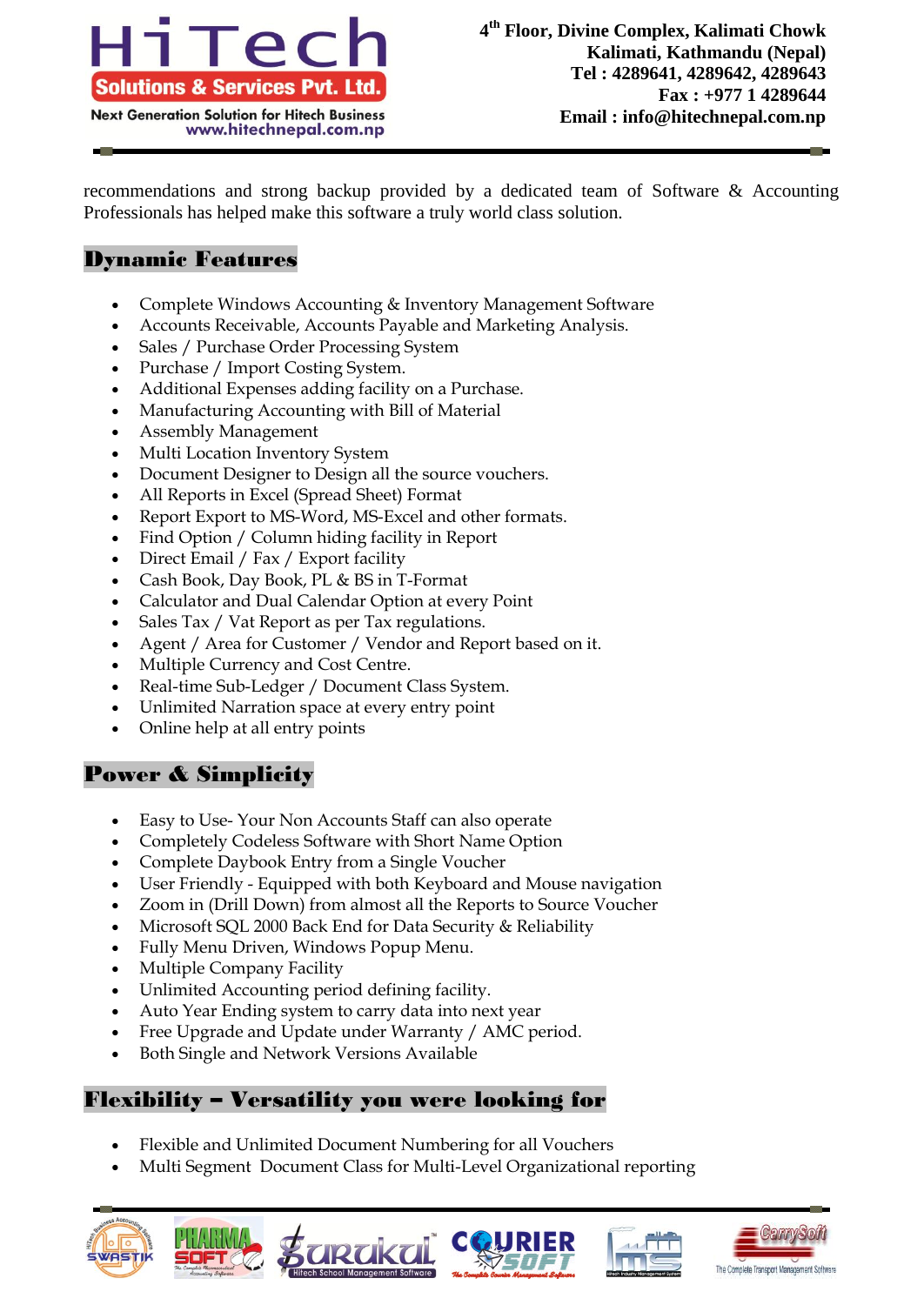

- **Next Generation Solution for Hitech Business** www.hitechnepal.com.np
	- Flexible User Definable Field (UDF) for all Entry Modules
	- Flexible User Definable Field (UDF) for Ledger / Product Master
	- Flexible Schedule for Profit & Loss / Balance Sheet
	- Document Designer Design your Sales Bill and other documents.
	- User Definable Product Wise / Bill Wise Sales and Purchase Bill Terms
	- Billing Term Calculation on Value / Quantity
	- User Definable Menu as per user
	- User Definable Font Name & Size setting for Printing
	- Entry Field Enabling & Mandatory option for every Entry module
	- Complete Accounting in English / Nepali Date

# Air Tight Security and Reliability

- MS SQL Database for high level of Data Security & Reliability
- Unlimited Level of Security Rights Defining for Users
- User wise, Entry Module wise Voucher Addition, Modification and Delete option can be defined
- User wise Menu Defining
- User Wise Company Rights System
- Voucher Lock and Unlock system
- Database can be Password Protected
- Auto Backup Option to the desired Path
- Powerful Fraud Detection System
- Data Copy / Backup / Modification can be protected.

## Multi Location Real Time Inventory System

- Multiple Godown / Warehouse Management
- Multiple Units Defining with Conversion
- Critical Level / Re-order Level Defining
- Inventory in Primary and Alternative Units.
- Inventory Reports in any unit on the basis of Unit Conversion
- Stock Ledger Report Group Wise, Sub Group Wise
- Stock Ledger Summary and Detailed Report
- Sales / Purchase Entry in any Unit.
- Multiple Method of Stock Valuation Fifo / Wt. Avg / M. Rated / Fifo Rated.
- Stock Valuation with Additional Expenses occurred in a Purchase
- Sales / Purchase Rate Scheme defining for every item.
- Separate Inventory Management for Expired / Breakage Inventory
- Estimated Order report on the basis of Sales / Order.
- Net Stock report inclusive of Sales / Purchase Order
- All Inventory report on Product Group / Sub Group Wise
- Godown Wise Inventory Report in Column Report
- Group / Sub Group Wise Inventory Report with Product Name optional
- Item wise Gross Profit Report
- Consignment Wise Inventory Report
- Stock Status, Re-Order Status Report









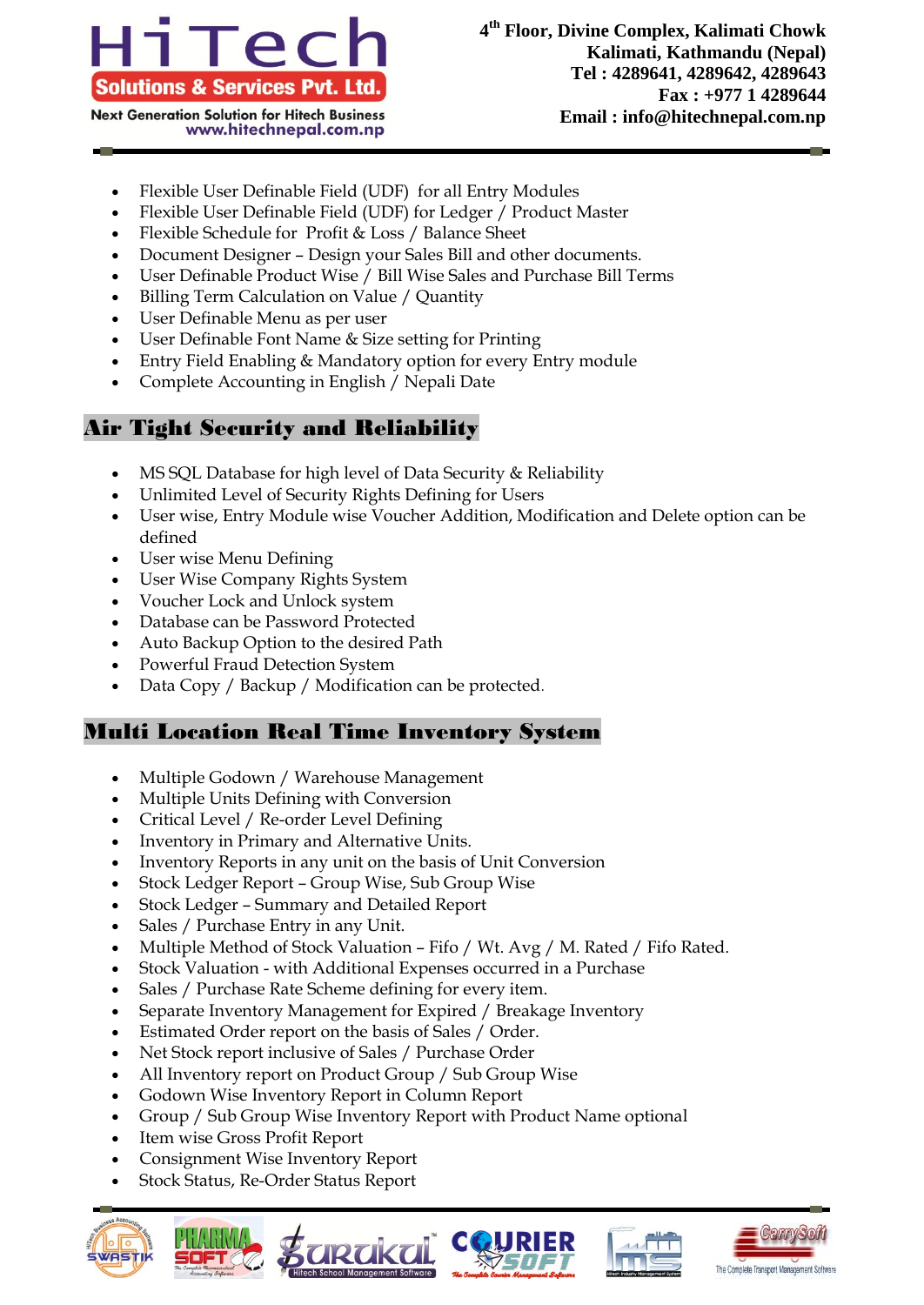

**Next Generation Solution for Hitech Business** www.hitechnepal.com.np

#### Batch Wise Inventory System

- Batch System with Mfg Date / Expiry Date
- Batch wise Inventory Report / Batch Query Report
- Free Goods / Bonus Defining for Product / Free Goods Report
- Auto Serial No Generation system in Product.
- Near Expiry Report

#### Manufacturing Inventory

- Bill of Material System to define Raw material details for Finished Goods
- Finished Goods Receipt and Return
- Inventory Issue on the basis of BOM
- Cost Centre wise Inventory Issue.
- Assembly Management System at the Time of Sales / Purchase
- Auto Inventory Issue on the basis of BOM
- Auto Production Voucher on the basis of Sales.
- Cost Centre wise Inventory Consumption Report
- Production / Consumption Report on the basis of Cost Centre, Product, Product Group and Sub Group Wise.
- Cost Centre Ledger Report.

#### Financial Accounting

- Cash / Bank Voucher, Journal, Credit Note and Debit Note Entry
- Cash Book, Bank Book, Cash Bank Checklist, Bank Reconciliation
- Final Accounts Both in T and Horizontal formats
- Profit & Loss and Balance Sheet on Date of Date basis.
- Interest Calculations, Both on Balance and Document wise.
- Cash Flow, Net Position of Fund and Sub-ledger Analysis
- Ledger Report Account Group Wise, Sub Group Wise and Sub Ledger wise
- Ledger / Sub-ledger wise Analysis System.
- Multi Company Merged Ledger, Trial Balance, PL and BS
- Document Printing

#### Sales / Purchase Management

- Sales / Purchase Order, Challan , Invoice, Additional Invoice, Return and Expiry Breakage Return
- Flexible Billing Terms, Both on Product and Bill Wise.
- All Sales / Purchase Register on Area / Agent / Product, Product Group, Sub Group and Customer / Vendor Wise
- Sales / Purchase Order Outstanding Report
- Sales / Purchase Analysis on Agent, Area, Product, Product Group and Sub Group Wise
- Monthly / Daily Sales / Purchase Comparison Report









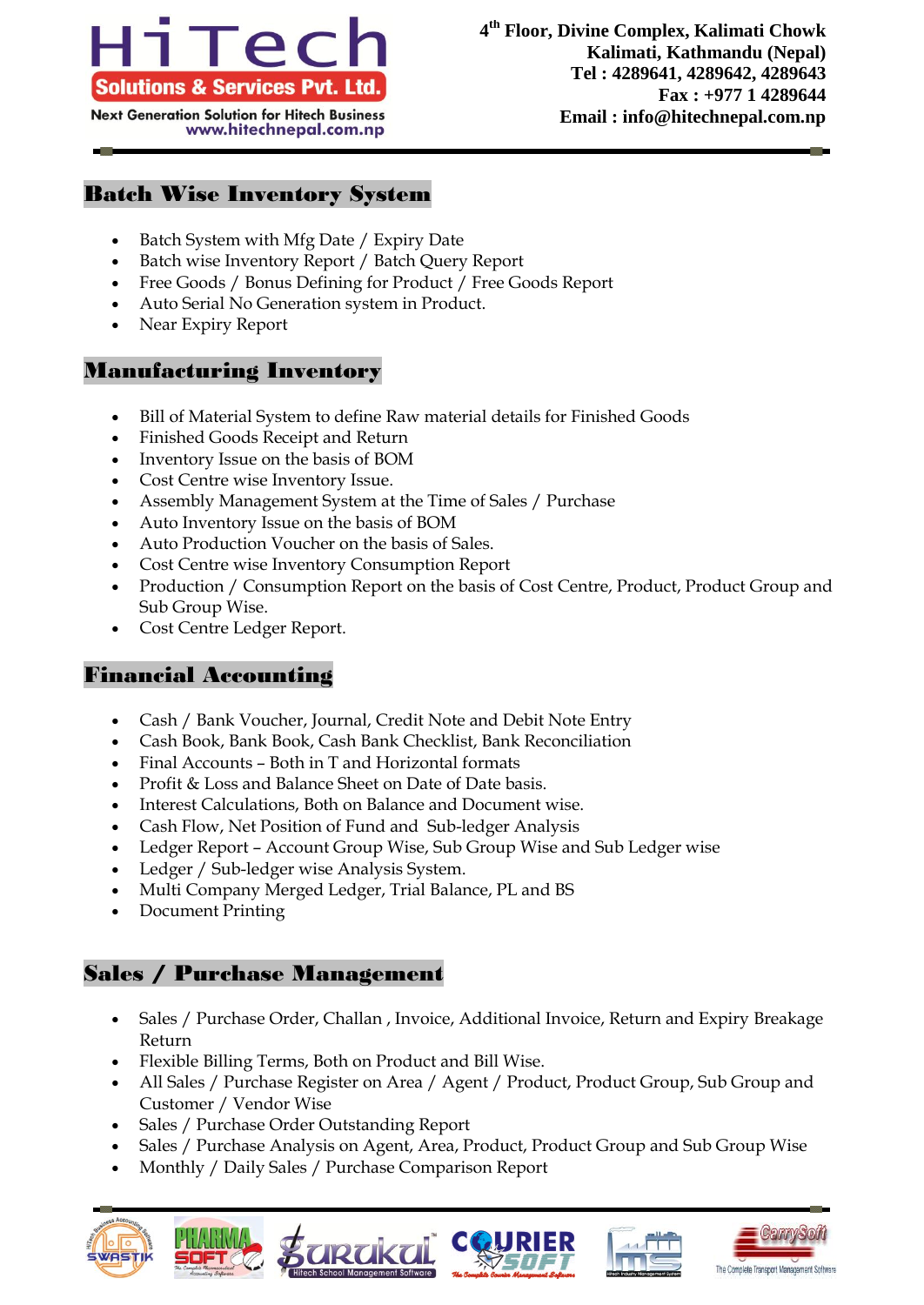

- Sales Comparison Report on Area, Agent , Customer, Product and Product Group Wise
- Sales Summary Report on various Combinations.
- Top Customer, Top Product and Customer Analysis Report
- Sales / Purchase Analysis Report in any unit with Free Quantity.
- Sales / Purchase Price History Report

### Accounts Receivable / Accounts Payable

- All Customer / Vendor Report on the basis of Area, Agent, Account Group and Sub Group Wise
- Customer / Vendor Ledger with Product, Adjustment, Credit Note details
- Party Ledger in Multiple Currencies.
- Customer / Vendor Outstanding Report with Credit Limit, Over Limit, Credit Days Over Days
- Customer / Vendor Ageing with Fixed and Variant Slab option
- Customer / Vendor Reconciliation System
- Customer / Vendor Receipt / Payment Register
- Customer / Vendor Debit / Credit note Register
- Customer Analysis Report.
- $\bullet$

## MIS Reports

- Cash Flow / Net Position of Funds
- Product wise / Customer Wise Gross Profitability.
- Monthly / Daily- Sales / Purchase Comparison Reports
- Monthly Ledger Analysis Report.
- Sales / Purchase Analysis reports
- Profit & Loss / Balance sheet on Date to Date basis.
- Multi Company Merged Ledger, PL and Balance Sheet
- Cost Centre wise Consumption Analysis.

#### Flexible Billing System

- Document Designer with Font, Size and Image
- Flexible Tax Group Defining and Billing
- Tax / Retail Invoicing System
- Inclusive / Exclusive Tax Billing system.
- Flexible Billing Terms Product / Bill Wise
- Billing Terms Calculation on Quantity / Bill
- Predefined Invoice Design.









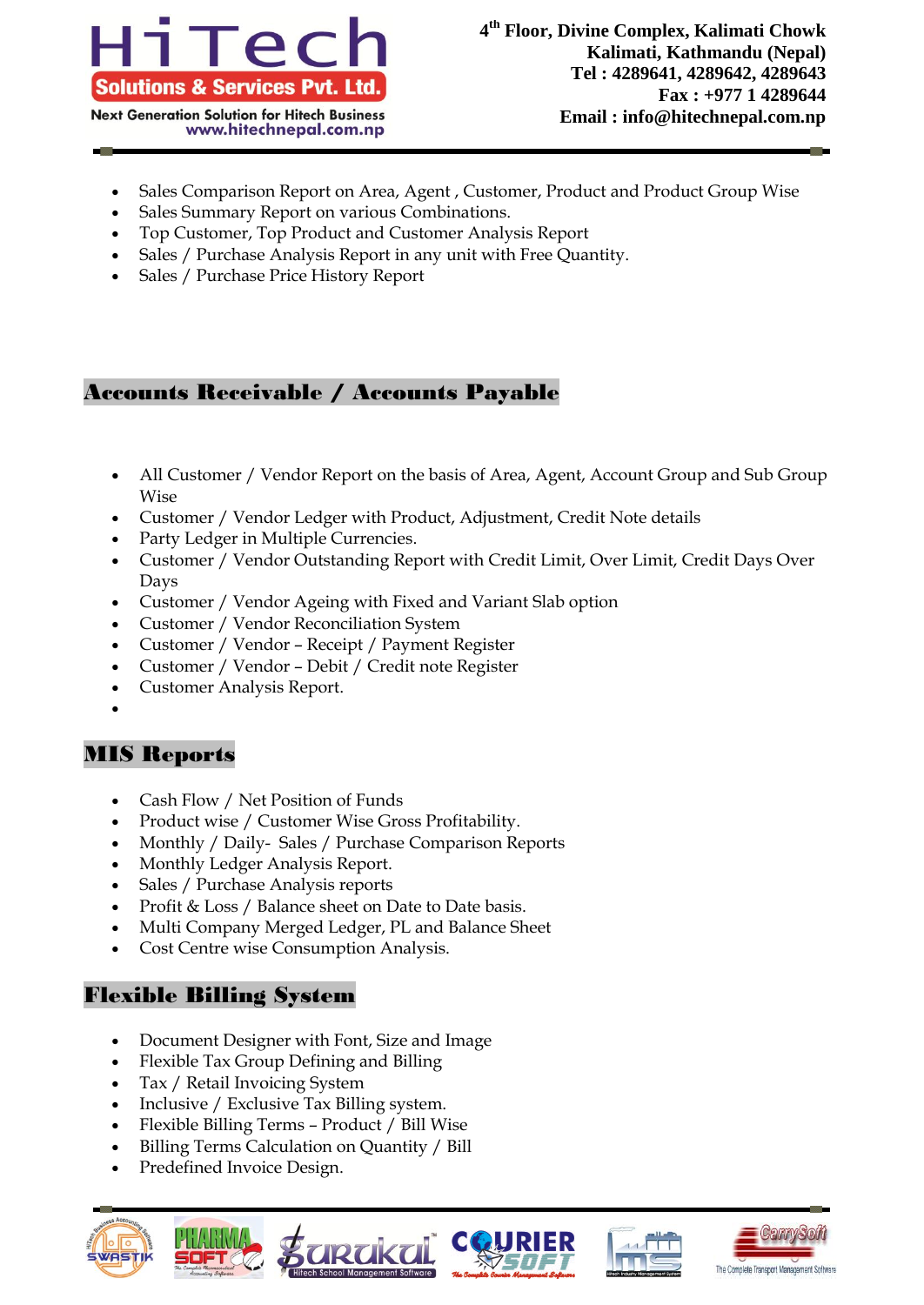

#### **Next Generation Solution for Hitech Business** www.hitechnepal.com.np

#### Document Printing

- Cash, Journal, Debit and Credit Note
- Sales Order, Challan, Invoice, Return & Exp / Brk Return
- Purchase Order, GRN, Invoice, Additional Invoice, Return, Exp/brk Return
- Stock Adjustment, Godown Transfer and Expiry Breakage Transfer
- Inventory Issue, Return, Finished Goods Receipt and Return

# Vat / Tax Reports

- Flexible Tax Group defining and Tagging in Product
- Vat Calculation on MRP, Inclusive and Exclusive
- Sales / Purchase Vat Register
- Credit / Debit Note Register
- Sales / Purchase Vat Register Rate Wise Summary
- Vat Computation Report
- Sales / Purchase Tax Summary
- Vat Summary Report
- RT1, RT XI and DIX reports

# **Utilities**

- Data Backup and Restore System
- Data Import and Export from another Companies
- Document Renumbering System
- Master copy from another companies.
- Voucher Lock / Unlock System
- Year Ending to Transfer data in Next Year
- Data Recalculate and Diagnostic System
- External Device Utility to attach and de-attach data.
- Entry Log Register / Audit Trail Report
- Auto Generation of Production Vouchers.
- Auto Backup System in desired Path

# Support Services at HiTech\*

Hi-Tech Solutions offers several support options designed for our customers to utilize our products most effectively and in a trouble free manner. Following Support Services are available at Hitech:

- Phone, Fax and Email Support.
- Online Support Service (Online Chat with our Support Department).
- Onsite Support Service (Available only under Support Offices City limit).
- Training and Implementation of System at Client Site.
- Remote problem diagnostic (requires modem).
- Upgrades & Updates for Existing Software.
- Tailor made Support Services as per requirement.
- User Specific Reports on Request.